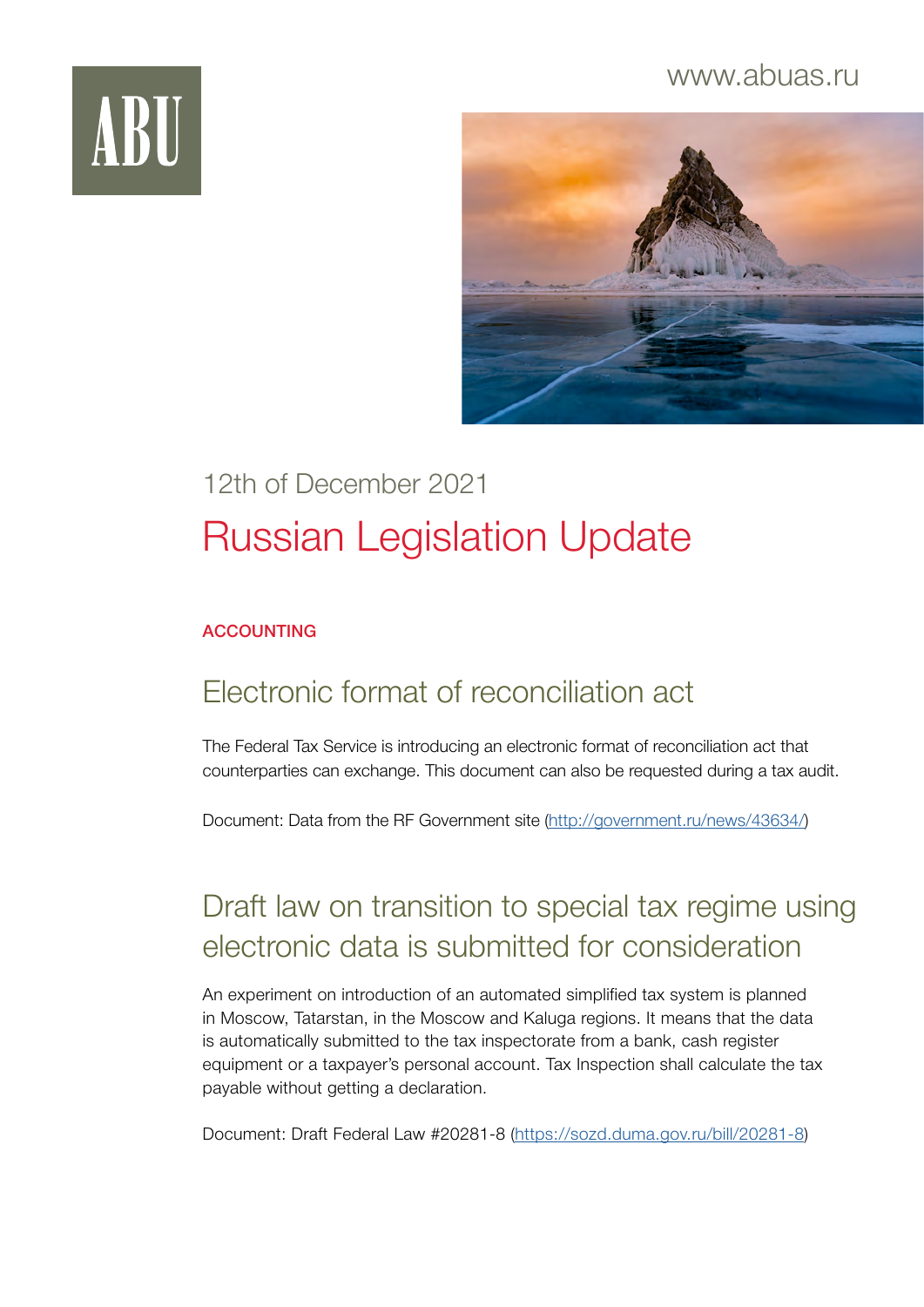## Draft law on exemption from import VAT of certain types of electronics and equipment

The import of products that have no analogues in Russia can be exempted from import VAT. To achieve this, organizations shall submit the conclusion of the Ministry of Industry and Trade to the Tax Inspectorate.

Document: Draft Federal Law #542-8

#### PAYROLL AND HR RECORDS KEEPING

## The President signed the law on electronic HR workflow

The Labor Code of the Russian Federation has secured the ability to create, sign, use and store personnel documents in electronic form. To duplicate them on paper is not necessary.

For HR workflow, employers can use either their own information system or platform 'Work in Russia'.

Interaction with employees and job seekers in the new format is allowed only with their consent. From 2022, there is no need to get such a consent from persons who has no work experience as on December 31, 2021.

The new regulations do not apply to:

- Workbooks and information about work activities;
- Work accident reports;
- Orders (regulations) on dismissal:
- Documents that confirm labor protection trainings.

Documents: Federal Law #377-FZ dated November 22, 2021, Data from the RF President site dated November 22, 2021 [\(http://kremlin.ru/acts/news/67163](http://kremlin.ru/acts/news/67163))

## Transition to electronic HR documents shall be implemented until 2023

The Government has approved a program of digital transformation of the social sector. One of its tasks is to provide citizens and employers with the access to the information services through the 'Work in Russia' website.

Organizations will be able to use this portal for electronic HR document management. The program shall be implemented before 2023.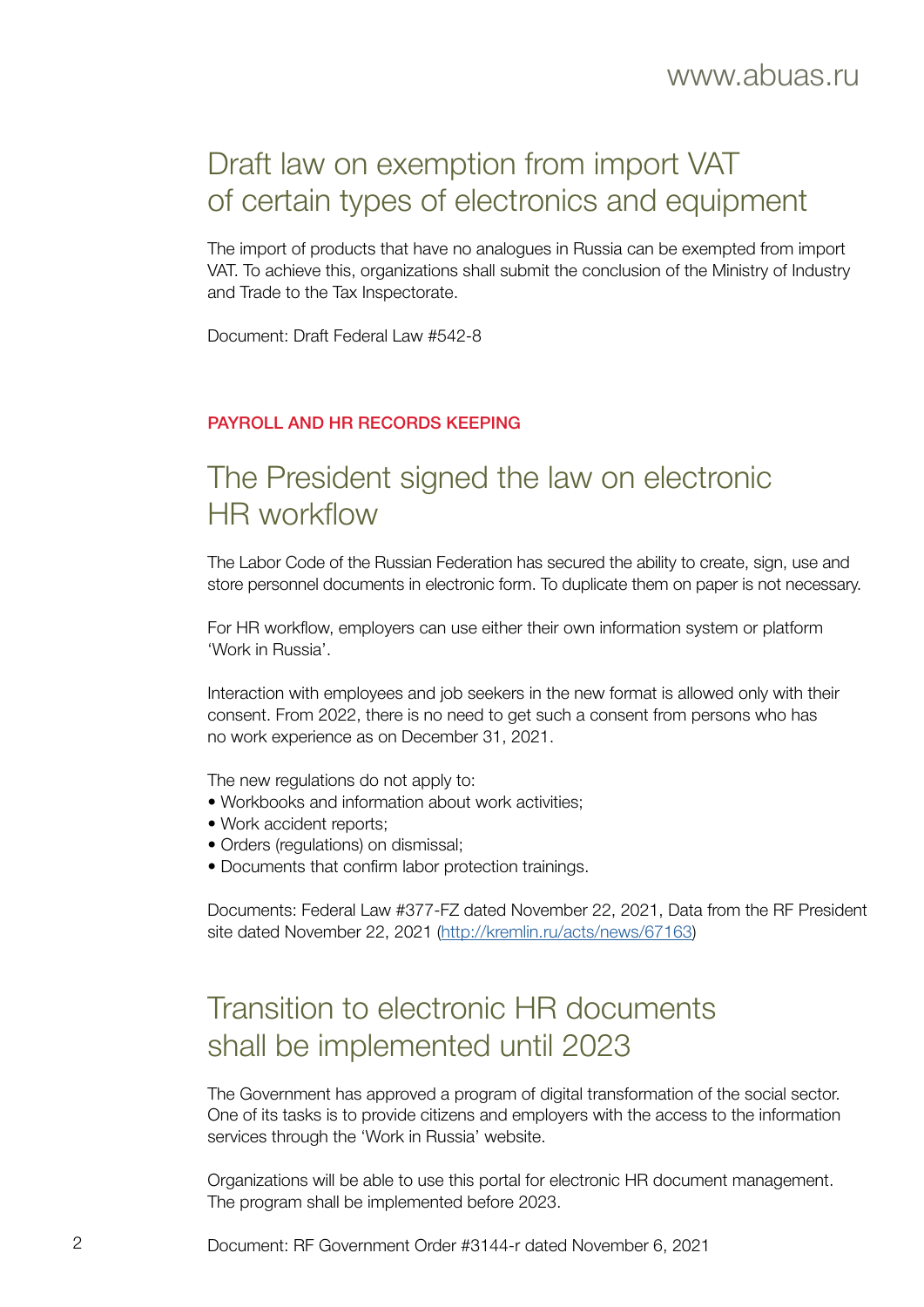## Rostrud's clarification how to hire a person with experience but without a workbook

If an applicant does not have a workbook the employer may request the information in the STD-R or STD-PFR formats. There is a mark about the application on the choice of the workbook format.

If an applicant has lost a workbook, damaged it or has not presented it for any other reason, a new workbook shall be issued upon a written application. After that, the employee may choose, either continue to keep a paper workbook, or reject it.

Document: Rostrud Letter #PG/30991-6-1 dated October 20, 2021

### Days-off for vaccinated employees

The employers are encouraged to specify in the internal regulations the option to provide the COVID-19 vaccinated employees with two paid days-off.

In addition, Rostrud also indicated that, based on the Labor Code, various guarantees and compensations can be applied for the vaccinated employees participating in measures to prevent the spread of the coronavirus infection, such as: additional wage-protective days-off, possibility of taking them during the vacations, additional payments, remuneration of travel and food costs, etc.

Employers may establish the appropriate guarantees and compensations, taking into account the financial and economic state of the company.

Documents: RF Government information dated October 29, 2021, Rostrud Letter #PG/30991-6-1 dated October 20, 2021

## Approved single list of the Far North regions and equivalent territories

The Government has approved a single list of regions of the Far North and the areas equated to them.

In terms of geography, the list has not changed.

The list includes individual cities, urban districts, municipal districts and regions of the republics of Altai, Buryatia, Karelia, Komi, Tyva, Trans-Baikal Territory, the Krasnoyarsk, Khabarovsk, Perm, Primorsky Territories, the Amur, Arkhangelsk, Irkutsk, Sakhalin, Tomsk, Tyumen Regions, Khanty-Mansiysk Autonomous Okrug - Ugra, the entire territory of the Republic of Sakha (Yakutia), the Magadan and Murmansk Regions, the Nenets, Chukotka, Yamalo-Nenets Autonomous Districts and the entire Kamchatka Territory.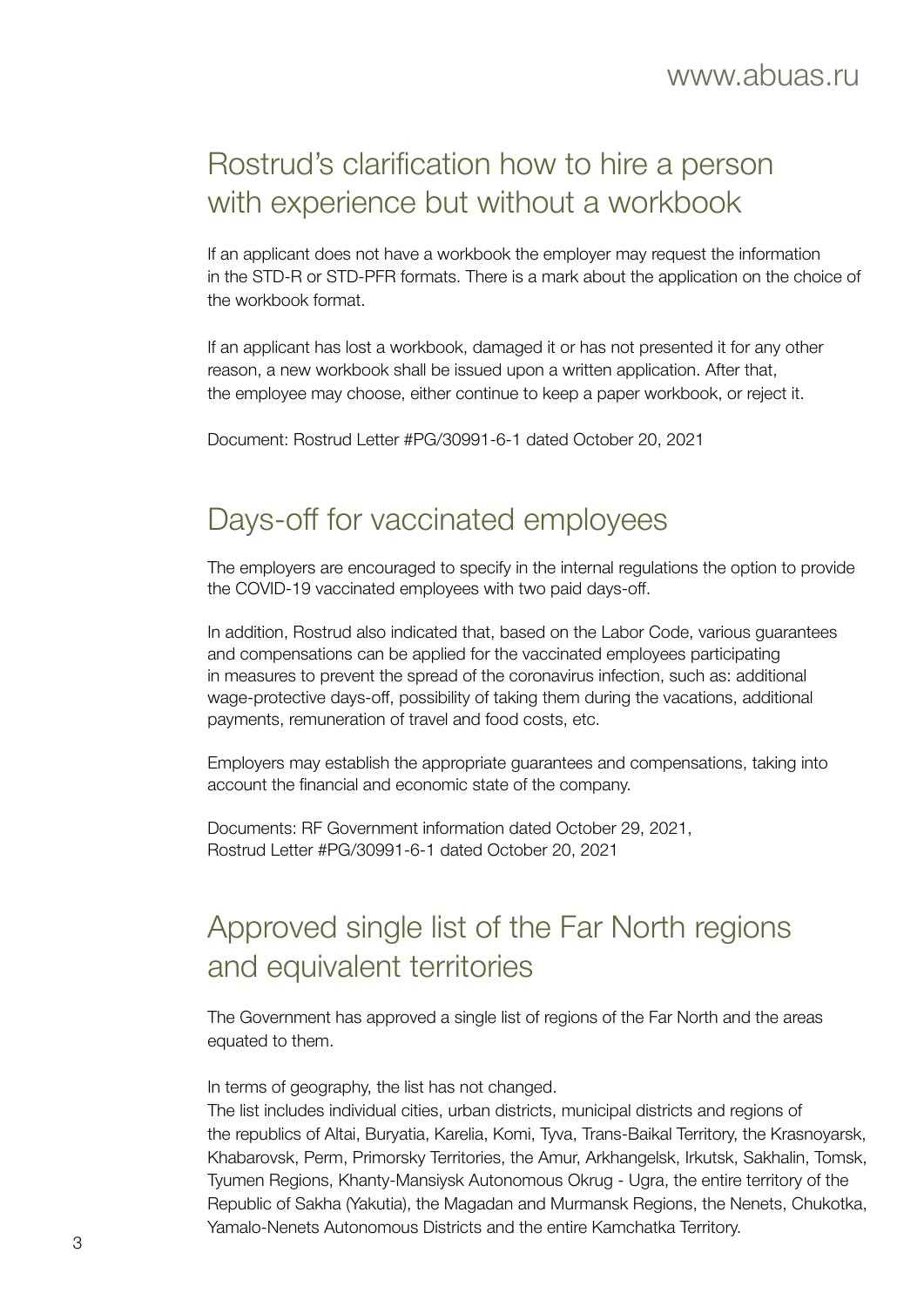The Government Decree will enter into force on January 1, 2022.

Document: RF Government Decree #1946 dated November 16, 2021

## Updated categories of employees applying for additional labor guarantees

The list of persons with additional labor guarantees have been expanded. The following categories were identified (in addition to the existing ones):

- Employees raising children under 14 years old without a spouse;
- Foster parents of children under 14 years old;
- Employees with children under 14 years old, if the other parent is a rotation worker;
- Parents of 3 or more children under 18 years old, the youngest of whom is less than 14.

These persons may be engaged in the night work, overtime work and work on weekends and holidays only with their consent and without contraindications for health reasons. They shall be informed in writing about their right to refuse the named work.

For business trips of such workers, their consent and absence of medical contraindications will also be required. The same travel restrictions apply to the workers with disabilities.

Documents: RF Federal Law #372-FZ dated November 19, 2021, Federal Law #373-FZ dated November 19, 2021

### Hiring order is now optional

From November 22, 2021 hiring is formalized by an employment contract.

The employer may issue a hiring order, but this document is no longer mandatory.

The content of the employer's order shall comply with the terms of the concluded employment contract.

Document: RF Federal Law #377-FZ dated November 11, 2021

## Maximum base for calculating insurance premiums in 2022

In accordance with the Decree of the Government of the Russian Federation #1951, of 4 November 16, 2021 the maximum size of the base for calculating insurance contributions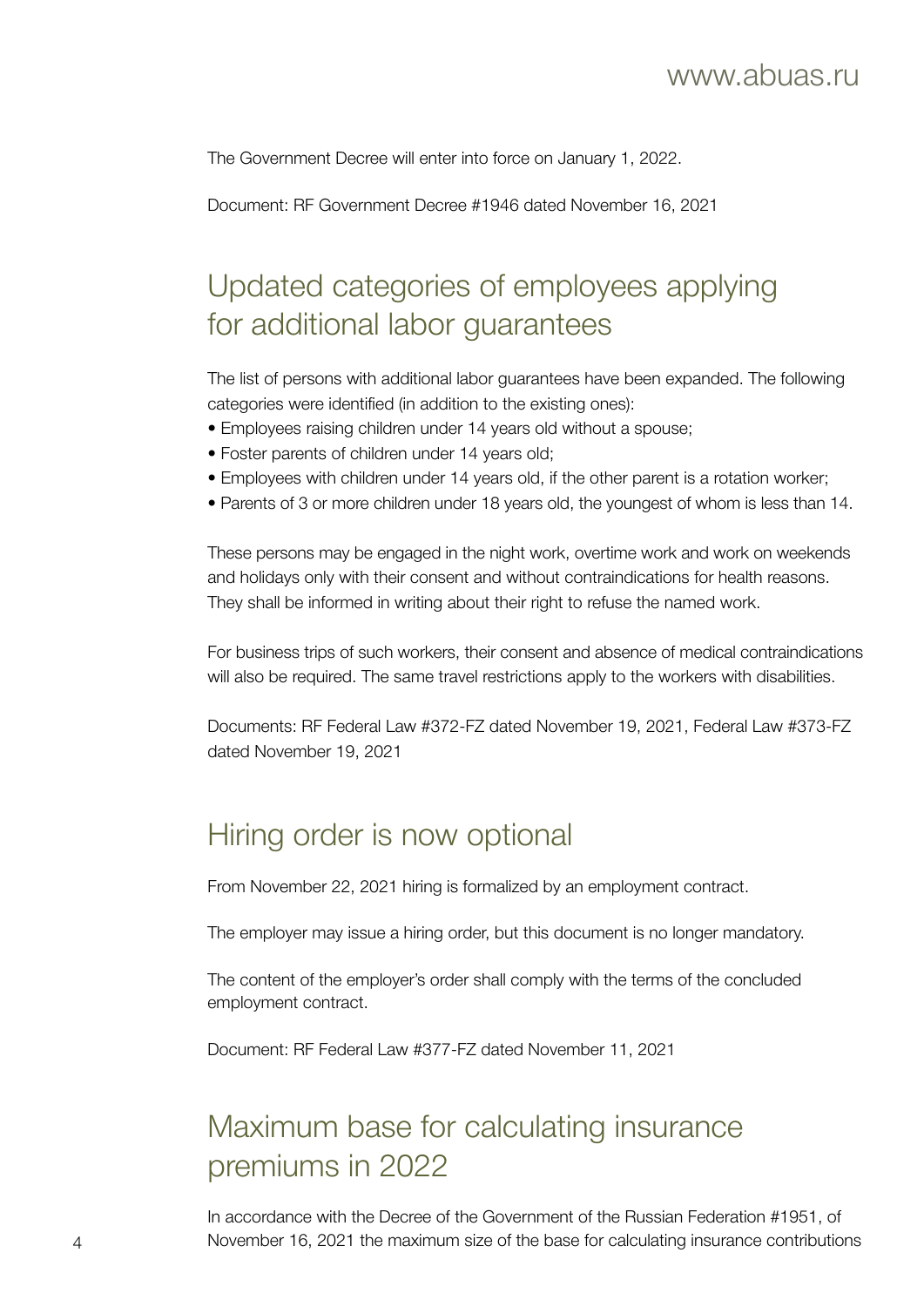for compulsory pension insurance, compulsory social insurance in case of temporary disability and maternity has been established from January 1, 2022.

The maximum base for contributions of compulsory pension insurance will be RUB 1,565,000, for contributions of compulsory social insurance in case of temporary disability and maternity – RUB 1,032,000.

Document: RF Government Decree #1951 dated November 16, 2021

## Approved minimum wage for 2022

The State Duma has approved a draft law proposed by the Government to increase the minimum wage up to RUB 13,890. The new law will enter into force on January 1, 2022.

Document:<https://sozd.duma.gov.ru/bill/1258300-7>

## New regulations for alimony recovery have entered into force

The Government has issued a new list of incomes from which child support is withheld (Decree #1908 of November 02, 2021). It is valid from November 11, 2021, the old list of July 18, 1996 (Decree #841) is canceled.

The list of incomes from which the child support is added by:

- Interest on bank deposits;
- Income of self-employed persons (earlier the Ministry of Finance mentioned in letter #27-3/OOG-4275 dated February 11, 2021 that the alimony from this income is withheld):
- Amounts of the received PIT deduction (regardless of how it was received, in the tax office or at work);
- Income from the sale of real estate during economic activities.

Only the salary in cash will now be considered for alimony calculation; income in kind is not taken into account.

Document: RF Government Decree #1908 dated November 2, 2021 'On types of wages and other income, from which alimony for minor children is withheld, and invalidation of some acts and certain provisions of some acts of the Government of the Russian Federation'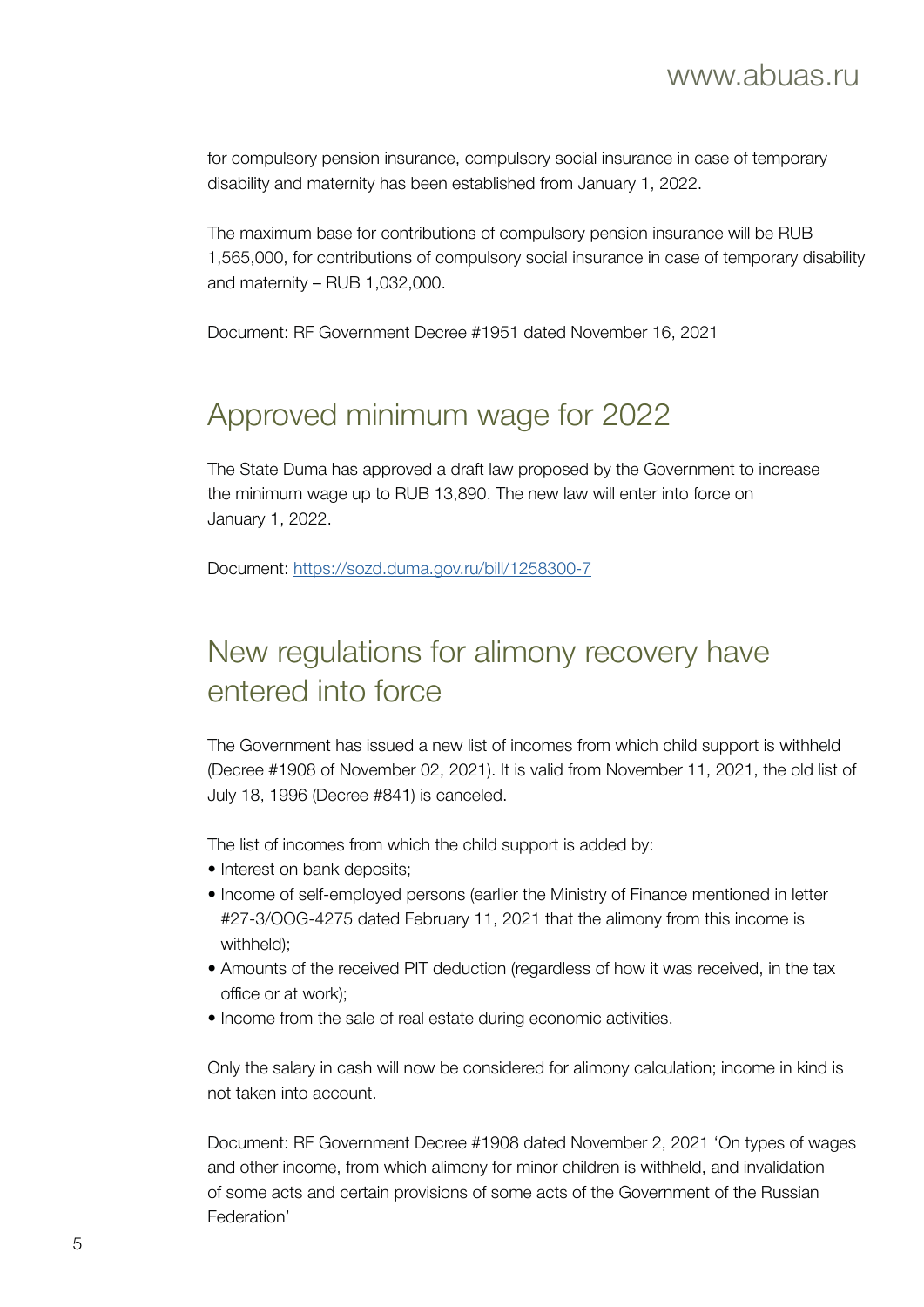## New codes of income and deductions for personal income tax

Since November 9, 2021, Federal Tax Service has supplemented the list of income and deduction codes for personal income tax. The tax authorities updated the list of codes of income and deductions for personal income tax due to introduction of new types of expenses on which a social deduction is provided.

Document: Federal Tax Service Order #ED-7-11/844 dated September 28, 2021

#### LABOR LEGISLATION

## The court has recognized that it is impossible to fire a part-time worker with a child under 3 years old because of the main employee hiring

The labor contract with a part-time worker was terminated due to hiring of the main employee. The part-time worker challenged the organization's actions declaring that she had a child under 3 years old.

The Mytishchi City Court of the Moscow Region and the Judicial Collegium for Civil Cases of the Moscow Regional Court sided with the employee. She was dismissed on an additional basis, which means at the initiative of the employer. In such cases it is forbidden to terminate the employment contract with persons who have 'family responsibilities', in particular children under 3 years of age. Therefore, the Mytishchi City Court of the Moscow Region reinstated the employee in her position.

Document: Decision of the 1st Court of Appeal #88-21617/2021 dated September 13, 2021

## Moscow City Court sided with the employee from whom the employer wanted to collect an organization fine

A company was fined for a discrepancy in notifications of foreigners' admission. The employer decided to recover these costs from the HR officer who submitted the incorrect information.

The Tverskoy District Court and the Moscow City Court sided with the employee. The fine does not apply to the actual direct damage to the company. The employer was accused of a violation, so the company should be held responsible. The employee is not obliged to reimburse the expenses. 6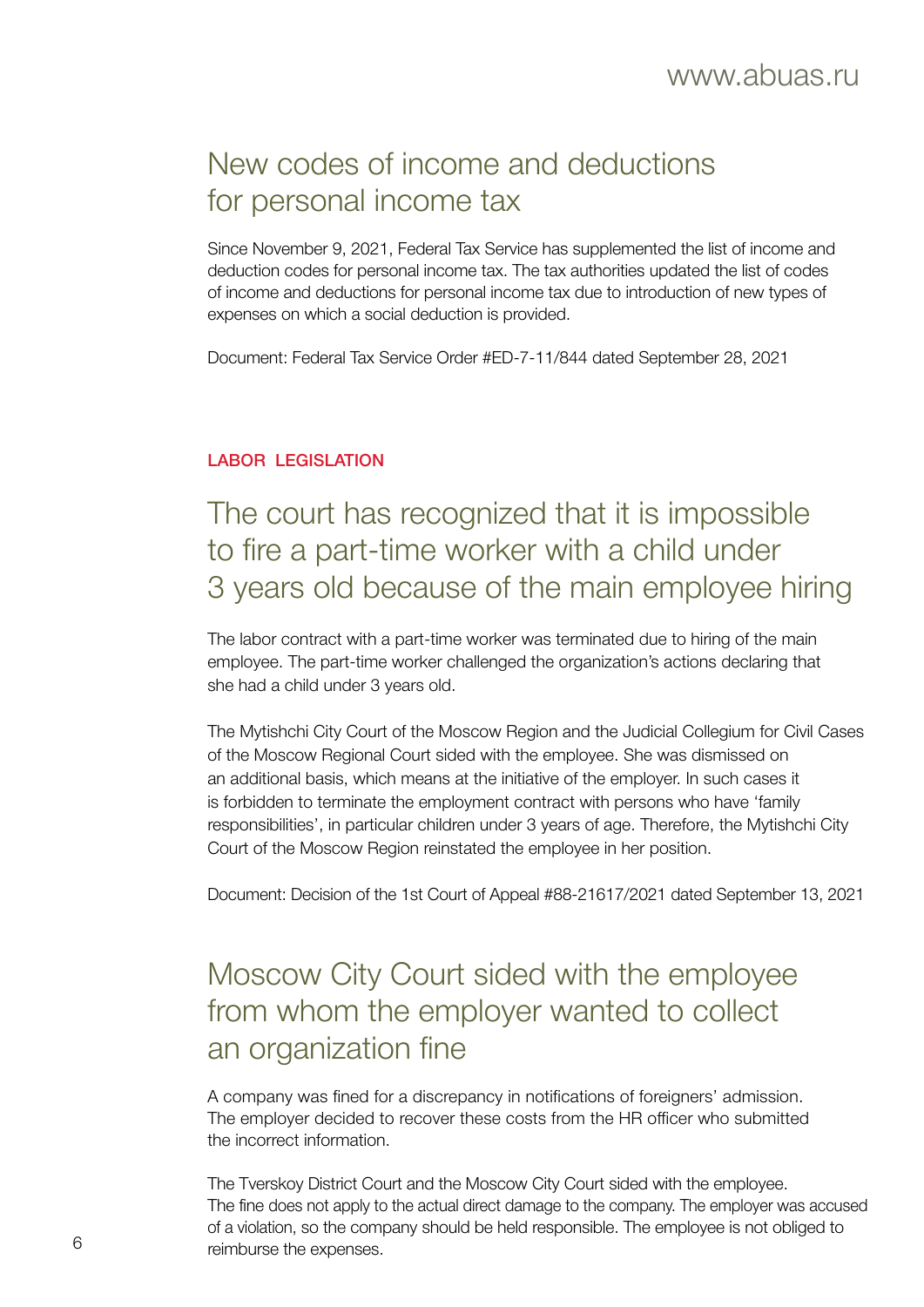Document: Appellate Decision of the Moscow City Court #33-38671/2021 dated September 28, 2021

#### MIGRATION I FGISLATION

## Ministry of Labor explained how to apply quotas for foreign workers by type of activity in 2022

In October, quotas for attracting foreign employees in various activities were set for the next year. The Ministry of Labor mentions, if an employer indicates even one of the activities as additional, restrictions apply.

In addition, the officials recalled that citizens of Armenia, Belarus, Kazakhstan, Kyrgyzstan, and highly qualified specialists can be admitted outside the quotas.

Document: RF Ministry of Labor #16-4/10/В-13774 dated October 19, 2021

## Electronic VHI policies for labor migrants from December 4, 2021

Voluntary medical insurance contract for labor migrants may be concluded in the electronic form. In addition, from April 1, 2022, contracts for provision of voluntary medical insurance should be valid throughout the whole territory of Russia.

Document: Bank of Russia Resolution #5974-U dated October 11, 2021

Forms, descriptions and document recording procedure confirming mandatory state fingerprint registration and photographing for foreign citizens and stateless persons arriving to the Russian Federation come into force on December 29, 2021

Forms, descriptions, procedures for recording documents, including in the form of electronic carrier of information, that confirm the passage of mandatory state fingerprint registration and photographing by foreign citizens who have arrived to the Russian Federation for purposes not related to labor activities for a period exceeding ninety 7 calendar days, or to carry out labor activities.